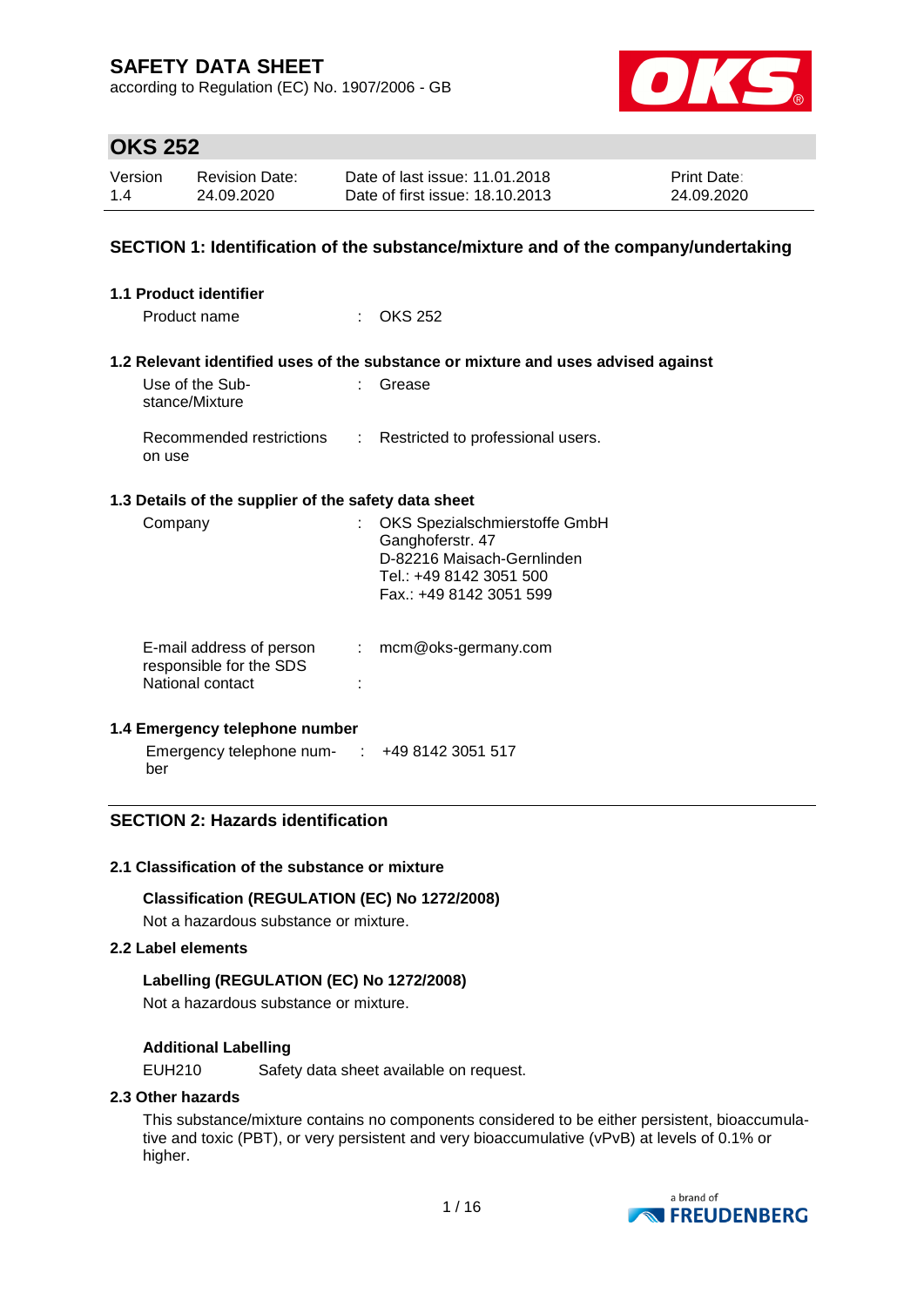according to Regulation (EC) No. 1907/2006 - GB



# **OKS 252**

| Version | <b>Revision Date:</b> | Date of last issue: 11.01.2018  | <b>Print Date:</b> |
|---------|-----------------------|---------------------------------|--------------------|
| 1.4     | 24.09.2020            | Date of first issue: 18.10.2013 | 24.09.2020         |

### **SECTION 3: Composition/information on ingredients**

### **3.2 Mixtures**

Chemical nature : solid lubricant

polyalkylene glycol oil **silicate** 

#### **Components**

| Chemical name   | CAS-No.                    | Classification    | Concentration | Concentration |
|-----------------|----------------------------|-------------------|---------------|---------------|
|                 | EC-No.                     |                   | limits        | (% w/w)       |
|                 |                            |                   | M-Factor      |               |
|                 | Index-No.                  |                   | <b>Notes</b>  |               |
|                 | <b>Registration number</b> |                   |               |               |
| sodium benzoate | 532-32-1                   | Eye Irrit.2; H319 |               | $>= 1 - < 10$ |
|                 | 208-534-8                  |                   |               |               |
|                 |                            |                   |               |               |
|                 | 01-2119460683-35-          |                   |               |               |
|                 | <b>XXXX</b>                |                   |               |               |
|                 |                            |                   |               |               |

For explanation of abbreviations see section 16.

### **SECTION 4: First aid measures**

#### **4.1 Description of first aid measures**

| If inhaled              | : Remove person to fresh air. If signs/symptoms continue, get<br>medical attention.<br>Keep patient warm and at rest.<br>If unconscious, place in recovery position and seek medical<br>advice.<br>Keep respiratory tract clear.<br>If breathing is irregular or stopped, administer artificial respira-<br>tion. |
|-------------------------|-------------------------------------------------------------------------------------------------------------------------------------------------------------------------------------------------------------------------------------------------------------------------------------------------------------------|
| In case of skin contact | : Remove contaminated clothing. If irritation develops, get med-<br>ical attention.<br>Wash off with soap and water.<br>Wash clothing before reuse.<br>Thoroughly clean shoes before reuse.                                                                                                                       |
| In case of eye contact  | Rinse immediately with plenty of water, also under the eyelids,<br>for at least 10 minutes.<br>If eye irritation persists, consult a specialist.                                                                                                                                                                  |
| If swallowed            | : Move the victim to fresh air.<br>If unconscious, place in recovery position and seek medical<br>advice.                                                                                                                                                                                                         |

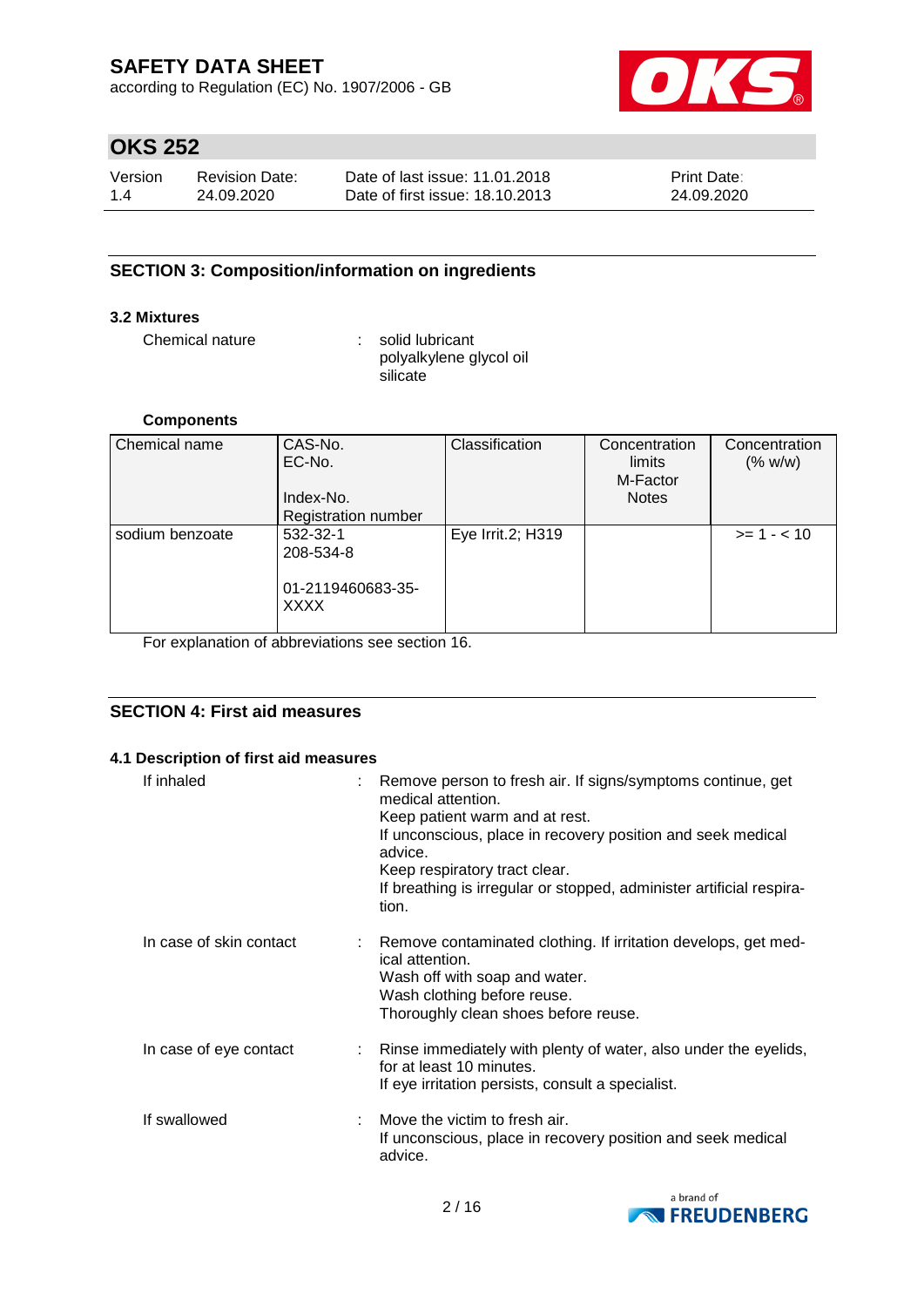according to Regulation (EC) No. 1907/2006 - GB



# **OKS 252**

| Version<br>1.4 | <b>Revision Date:</b><br>24.09.2020 | Date of last issue: 11.01.2018<br>Date of first issue: 18.10.2013                                                                         | <b>Print Date:</b><br>24.09.2020 |
|----------------|-------------------------------------|-------------------------------------------------------------------------------------------------------------------------------------------|----------------------------------|
|                |                                     | Keep respiratory tract clear.<br>Do not induce vomiting without medical advice.<br>Never give anything by mouth to an unconscious person. |                                  |
| Symptoms       |                                     | 4.2 Most important symptoms and effects, both acute and delayed<br>: No information available.                                            |                                  |
| <b>Risks</b>   |                                     | None known.                                                                                                                               |                                  |
| Treatment      |                                     | 4.3 Indication of any immediate medical attention and special treatment needed<br>No information available.                               |                                  |

### **SECTION 5: Firefighting measures**

| 5.1 Extinguishing media                                   |                                                                                                                                                                         |
|-----------------------------------------------------------|-------------------------------------------------------------------------------------------------------------------------------------------------------------------------|
| Suitable extinguishing media :                            | Use water spray, alcohol-resistant foam, dry chemical or car-<br>bon dioxide.                                                                                           |
| Unsuitable extinguishing<br>media                         | High volume water jet                                                                                                                                                   |
| 5.2 Special hazards arising from the substance or mixture |                                                                                                                                                                         |
| Specific hazards during fire-<br>fighting                 | $\therefore$ Fire may cause evolution of:<br>Carbon oxides<br>Metal oxides<br>Nitrogen oxides (NOx)<br>Oxides of phosphorus                                             |
| 5.3 Advice for firefighters                               |                                                                                                                                                                         |
| Special protective equipment :<br>for firefighters        | In the event of fire, wear self-contained breathing apparatus.<br>Use personal protective equipment. Exposure to decomposi-<br>tion products may be a hazard to health. |
| Further information                                       | Standard procedure for chemical fires.                                                                                                                                  |

### **SECTION 6: Accidental release measures**

#### **6.1 Personal precautions, protective equipment and emergency procedures**

| Personal precautions<br>(dust). | Evacuate personnel to safe areas.<br>Use the indicated respiratory protection if the occupational<br>exposure limit is exceeded and/or in case of product release<br>Do not breathe vapours, aerosols.<br>Refer to protective measures listed in sections 7 and 8. |
|---------------------------------|--------------------------------------------------------------------------------------------------------------------------------------------------------------------------------------------------------------------------------------------------------------------|
|---------------------------------|--------------------------------------------------------------------------------------------------------------------------------------------------------------------------------------------------------------------------------------------------------------------|

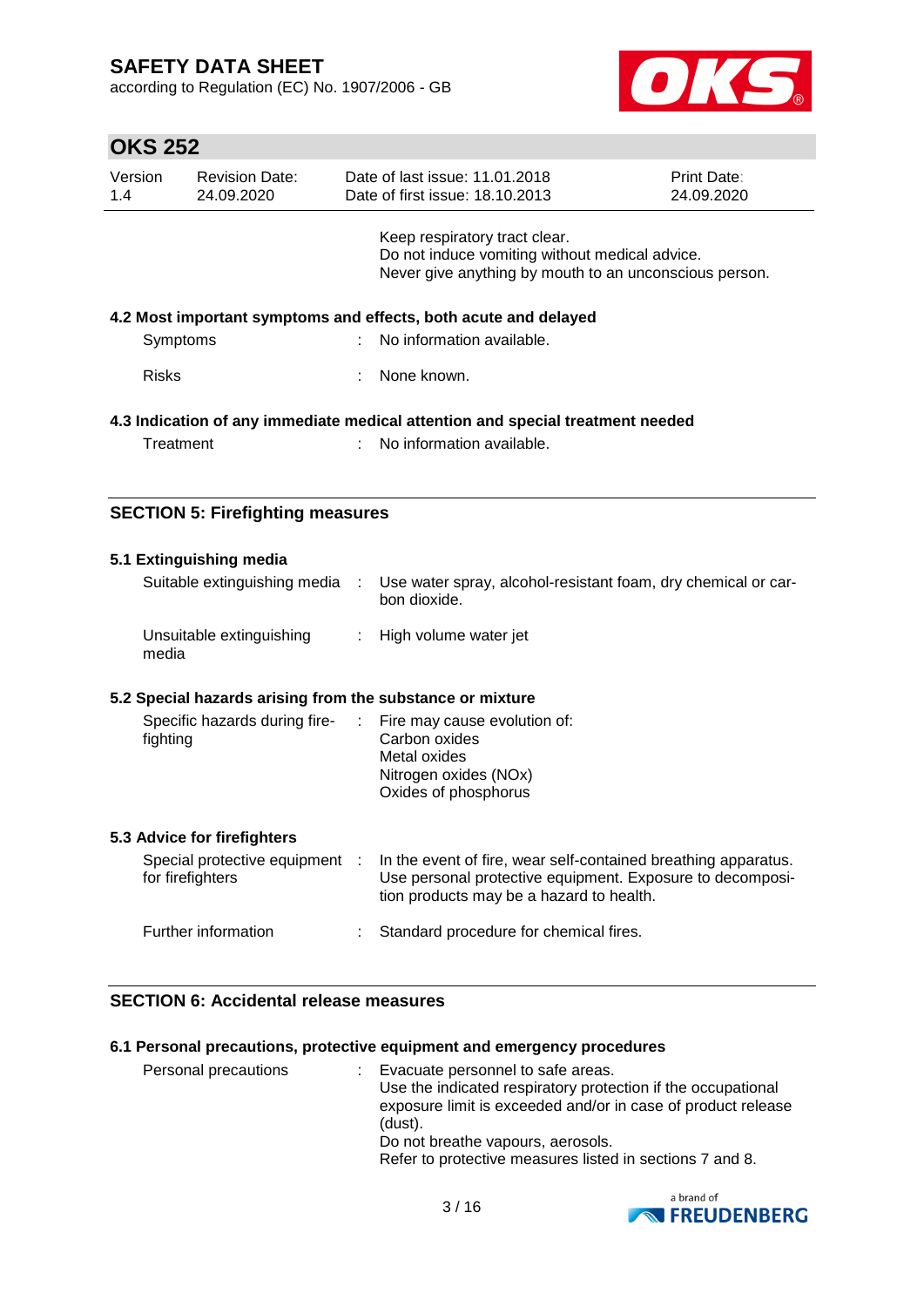according to Regulation (EC) No. 1907/2006 - GB



# **OKS 252**

| Version | Revision Date: | Date of last issue: 11.01.2018  | <b>Print Date:</b> |
|---------|----------------|---------------------------------|--------------------|
| 1.4     | 24.09.2020     | Date of first issue: 18.10.2013 | 24.09.2020         |

#### **6.2 Environmental precautions**

| Environmental precautions                              | : Do not allow contact with soil, surface or ground water.<br>If the product contaminates rivers and lakes or drains inform<br>respective authorities. |  |  |  |  |
|--------------------------------------------------------|--------------------------------------------------------------------------------------------------------------------------------------------------------|--|--|--|--|
| 3 Methods and material for containment and cleaning un |                                                                                                                                                        |  |  |  |  |

### **6.3 Methods and material for containment and cleaning up**

| Methods for cleaning up | Clean up promptly by sweeping or vacuum.          |
|-------------------------|---------------------------------------------------|
|                         | Keep in suitable, closed containers for disposal. |

### **6.4 Reference to other sections**

For personal protection see section 8.

### **SECTION 7: Handling and storage**

### **7.1 Precautions for safe handling**

| Advice on safe handling | : Avoid contact with skin and eyes.<br>For personal protection see section 8.<br>Smoking, eating and drinking should be prohibited in the ap-<br>plication area.<br>Wash hands and face before breaks and immediately after<br>handling the product.<br>Do not ingest.<br>Do not repack.<br>These safety instructions also apply to empty packaging which<br>may still contain product residues.<br>Keep container closed when not in use. |
|-------------------------|--------------------------------------------------------------------------------------------------------------------------------------------------------------------------------------------------------------------------------------------------------------------------------------------------------------------------------------------------------------------------------------------------------------------------------------------|
| Hygiene measures        | Wash face, hands and any exposed skin thoroughly after<br>handling.                                                                                                                                                                                                                                                                                                                                                                        |

#### **7.2 Conditions for safe storage, including any incompatibilities**

| Requirements for storage<br>areas and containers | : Store in original container. Keep container closed when not in<br>use. Keep in a dry, cool and well-ventilated place. Containers<br>which are opened must be carefully resealed and kept upright<br>to prevent leakage. Store in accordance with the particular<br>national regulations. Keep in properly labelled containers. |
|--------------------------------------------------|----------------------------------------------------------------------------------------------------------------------------------------------------------------------------------------------------------------------------------------------------------------------------------------------------------------------------------|
|                                                  |                                                                                                                                                                                                                                                                                                                                  |

### **7.3 Specific end use(s)**

Specific use(s) : Specific instructions for handling, not required.

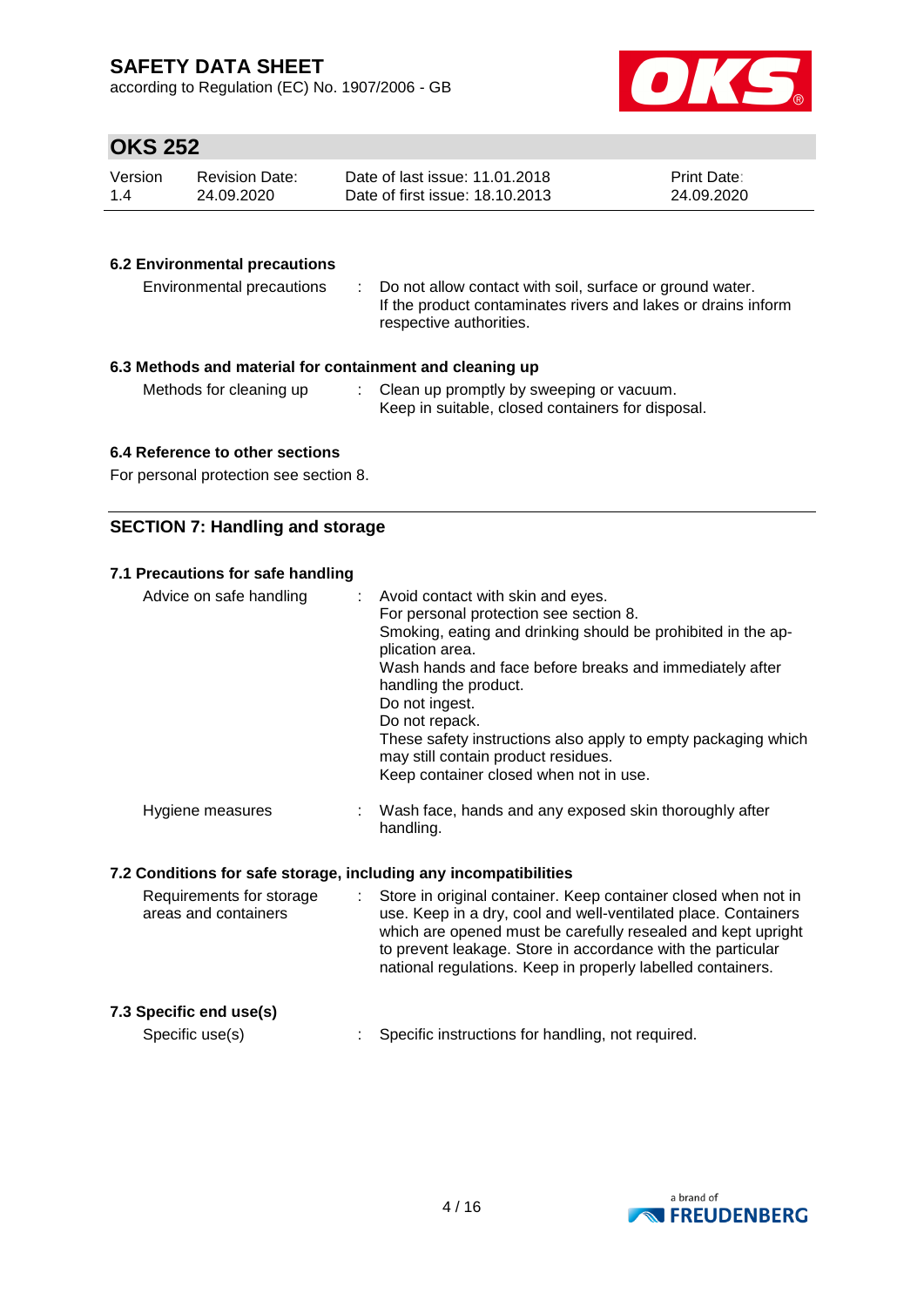according to Regulation (EC) No. 1907/2006 - GB



# **OKS 252**

| Version | <b>Revision Date:</b> | Date of last issue: 11.01.2018  | <b>Print Date:</b> |
|---------|-----------------------|---------------------------------|--------------------|
| 1.4     | 24.09.2020            | Date of first issue: 18.10.2013 | 24.09.2020         |

### **SECTION 8: Exposure controls/personal protection**

#### **8.1 Control parameters**

Contains no substances with occupational exposure limit values.

#### **Derived No Effect Level (DNEL) according to Regulation (EC) No. 1907/2006:**

| Substance name                           | End Use   | <b>Exposure routes</b> | Potential health ef-<br>fects | Value                |
|------------------------------------------|-----------|------------------------|-------------------------------|----------------------|
| Polypropylene glycol<br>(40) butyl ether | Workers   | Inhalation             | Long-term systemic<br>effects | $2.9$ mg/m $3$       |
|                                          | Workers   | Skin contact           | Long-term systemic<br>effects | $0.83$ mg/kg         |
|                                          | Consumers | Skin contact           | Long-term systemic<br>effects | $0.42$ mg/kg         |
|                                          | Consumers | Ingestion              | Long-term systemic<br>effects | $0.42$ mg/kg         |
|                                          | Consumers | Ingestion              | Acute systemic ef-<br>fects   | $2.5 \text{ mg/kg}$  |
| sodium benzoate                          | Workers   | Inhalation             | Long-term systemic<br>effects | $3$ mg/m $3$         |
|                                          | Workers   | Inhalation             | Long-term local ef-<br>fects  | $0.1$ mg/m $3$       |
|                                          | Workers   | Skin contact           | Long-term systemic<br>effects | 62.5 mg/kg<br>bw/day |

#### **Predicted No Effect Concentration (PNEC) according to Regulation (EC) No. 1907/2006:**

| Substance name                  | <b>Environmental Compartment</b>                          | Value                    |
|---------------------------------|-----------------------------------------------------------|--------------------------|
| Polypropylene glycol (40) butyl | Fresh water                                               | $0.333$ mg/l             |
| ether                           |                                                           |                          |
|                                 | Marine water                                              | $0.0333$ mg/l            |
|                                 | Intermittent use/release                                  | 3.33 mg/l                |
|                                 | Microbiological Activity in Sewage Treat-                 | 100 mg/l                 |
|                                 | ment Systems                                              |                          |
|                                 | Fresh water sediment                                      | 5.02 mg/kg               |
|                                 | Marine sediment                                           | $0.502$ mg/kg            |
|                                 | Soil                                                      | 0.809 mg/kg              |
| sodium benzoate                 | Fresh water                                               | $0.13$ mg/l              |
|                                 | Marine water                                              | $0.013$ mg/l             |
|                                 | Intermittent use/release                                  | $0.305$ mg/l             |
|                                 | Microbiological Activity in Sewage Treat-<br>ment Systems | 10 mg/l                  |
|                                 | Fresh water sediment                                      | 1.76 mg/kg               |
|                                 | Marine sediment                                           | $\overline{0.176}$ mg/kg |
|                                 | Soil                                                      | $0.276$ mg/kg dry        |
|                                 |                                                           | weight (d.w.)            |
|                                 | Oral                                                      | 300 mg/kg                |

#### **8.2 Exposure controls**

#### **Engineering measures**

none

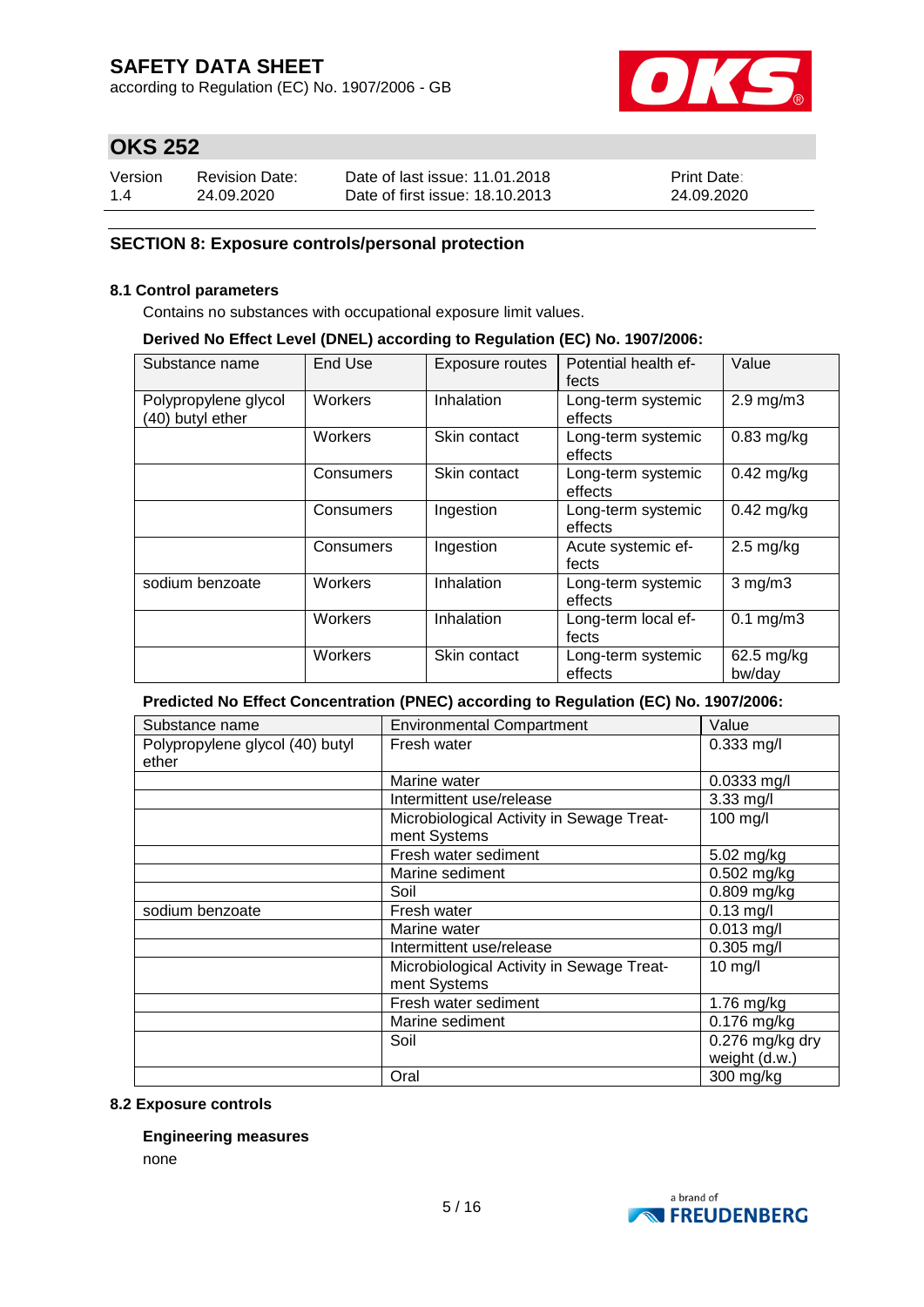according to Regulation (EC) No. 1907/2006 - GB



# **OKS 252**

| Version<br>1.4 | <b>Revision Date:</b><br>24.09.2020                                   | Date of last issue: 11.01.2018<br>Date of first issue: 18.10.2013                                                                                                                                                                                                                                                                                                            | <b>Print Date:</b><br>24.09.2020 |
|----------------|-----------------------------------------------------------------------|------------------------------------------------------------------------------------------------------------------------------------------------------------------------------------------------------------------------------------------------------------------------------------------------------------------------------------------------------------------------------|----------------------------------|
|                | Personal protective equipment                                         |                                                                                                                                                                                                                                                                                                                                                                              |                                  |
|                | Eye protection                                                        | Tightly fitting safety goggles                                                                                                                                                                                                                                                                                                                                               |                                  |
|                | Hand protection<br>Material<br>Break through time<br>Protective index | Nitrile rubber<br>$>10$ min<br>Class 1                                                                                                                                                                                                                                                                                                                                       |                                  |
|                | <b>Remarks</b>                                                        | For prolonged or repeated contact use protective gloves. The<br>break through time depends amongst other things on the<br>material, the thickness and the type of glove and therefore<br>has to be measured for each case.<br>The selected protective gloves have to satisfy the specifica-<br>tions of Regulation (EU) 2016/425 and the standard EN 374<br>derived from it. |                                  |
|                | Respiratory protection                                                | Not required; except in case of aerosol formation.                                                                                                                                                                                                                                                                                                                           |                                  |
|                | Filter type                                                           | Filter type P                                                                                                                                                                                                                                                                                                                                                                |                                  |
|                | Protective measures                                                   | The type of protective equipment must be selected according<br>to the concentration and amount of the dangerous substance<br>at the specific workplace.<br>Choose body protection in relation to its type, to the concen-<br>tration and amount of dangerous substances, and to the spe-<br>cific work-place.                                                                |                                  |

### **SECTION 9: Physical and chemical properties**

#### **9.1 Information on basic physical and chemical properties**

| Appearance                  |    | paste             |
|-----------------------------|----|-------------------|
| Colour                      | ÷. | grey              |
| Odour                       |    | characteristic    |
| <b>Odour Threshold</b>      |    | No data available |
|                             |    |                   |
| рH                          |    | No data available |
| Melting point/range         |    | No data available |
| Boiling point/boiling range | t. | No data available |
| Flash point                 |    | Not applicable    |
| Evaporation rate            |    | No data available |

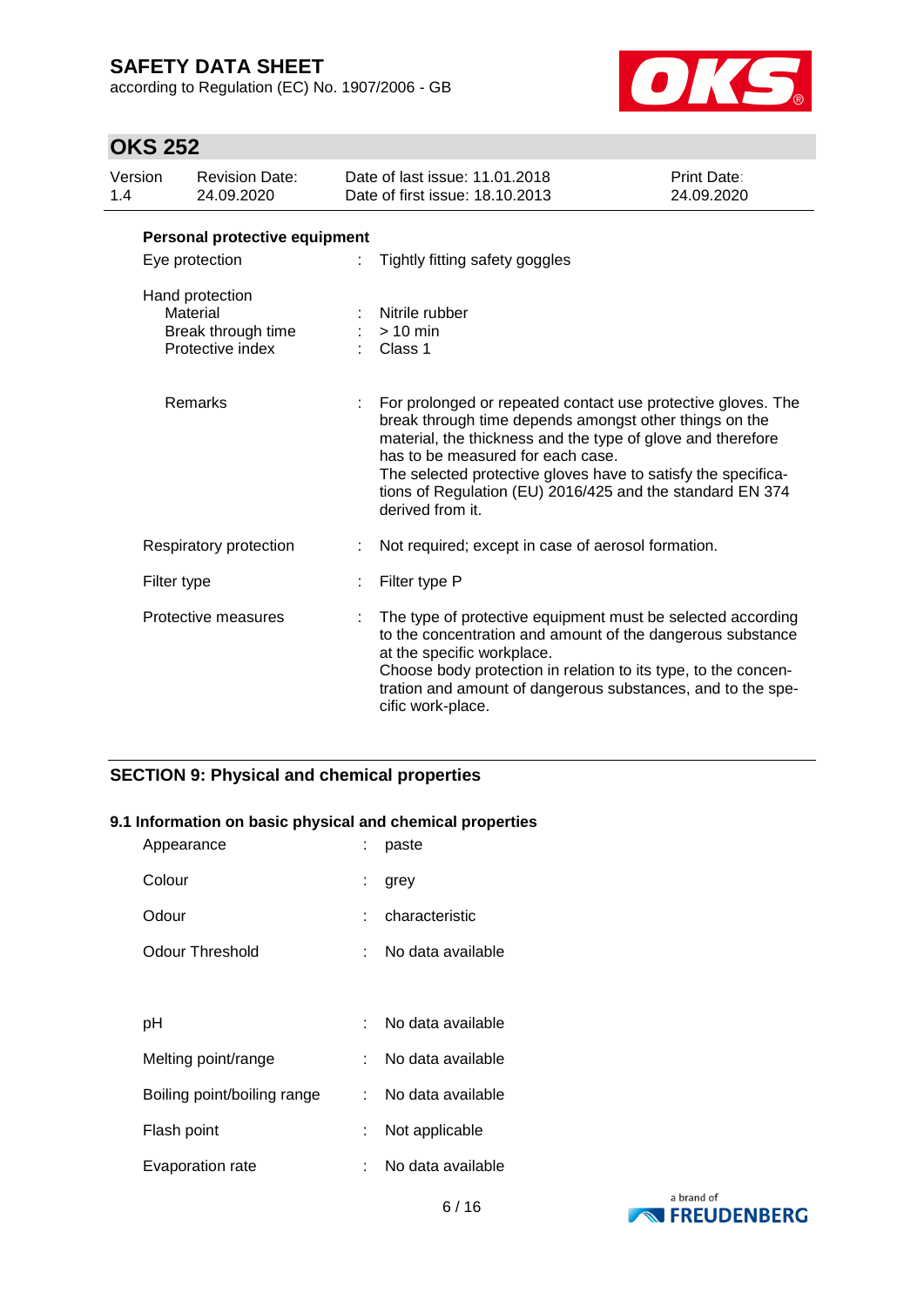according to Regulation (EC) No. 1907/2006 - GB



# **OKS 252**

| Version<br>1.4 | <b>Revision Date:</b><br>24.09.2020                 |    | Date of last issue: 11.01.2018<br>Date of first issue: 18.10.2013       | Print Date:<br>24.09.2020 |  |  |
|----------------|-----------------------------------------------------|----|-------------------------------------------------------------------------|---------------------------|--|--|
|                |                                                     |    |                                                                         |                           |  |  |
|                | Flammability (solid, gas)                           |    | <b>Combustible Solids</b>                                               |                           |  |  |
|                | Upper explosion limit / Upper<br>flammability limit | ÷  | No data available                                                       |                           |  |  |
|                | Lower explosion limit / Lower<br>flammability limit | ÷  | No data available                                                       |                           |  |  |
|                | Vapour pressure                                     | ÷  | < $0.001$ hPa (20 °C)                                                   |                           |  |  |
|                | Relative vapour density                             |    | No data available                                                       |                           |  |  |
|                | Relative density                                    |    | 1.58 $(20 °C)$<br>Reference substance: Water<br>The value is calculated |                           |  |  |
|                | Density                                             | ÷. | 1.58 g/cm3<br>(20 °C)                                                   |                           |  |  |
|                | <b>Bulk density</b>                                 |    | No data available                                                       |                           |  |  |
|                | Solubility(ies)<br>Water solubility                 |    | insoluble                                                               |                           |  |  |
|                | Solubility in other solvents                        | ÷  | No data available                                                       |                           |  |  |
|                | Partition coefficient: n-<br>octanol/water          |    | No data available                                                       |                           |  |  |
|                | Auto-ignition temperature                           | ÷  | No data available                                                       |                           |  |  |
|                | Decomposition temperature                           | ÷  | No data available                                                       |                           |  |  |
|                | Viscosity<br>Viscosity, dynamic                     |    | No data available                                                       |                           |  |  |
|                | Viscosity, kinematic                                |    | No data available                                                       |                           |  |  |
|                | <b>Explosive properties</b>                         |    | Not explosive                                                           |                           |  |  |
|                | Oxidizing properties                                |    | No data available                                                       |                           |  |  |
|                | 9.2 Other information                               |    |                                                                         |                           |  |  |
|                | Sublimation point                                   |    | No data available                                                       |                           |  |  |
|                | Self-ignition                                       |    | No data available                                                       |                           |  |  |

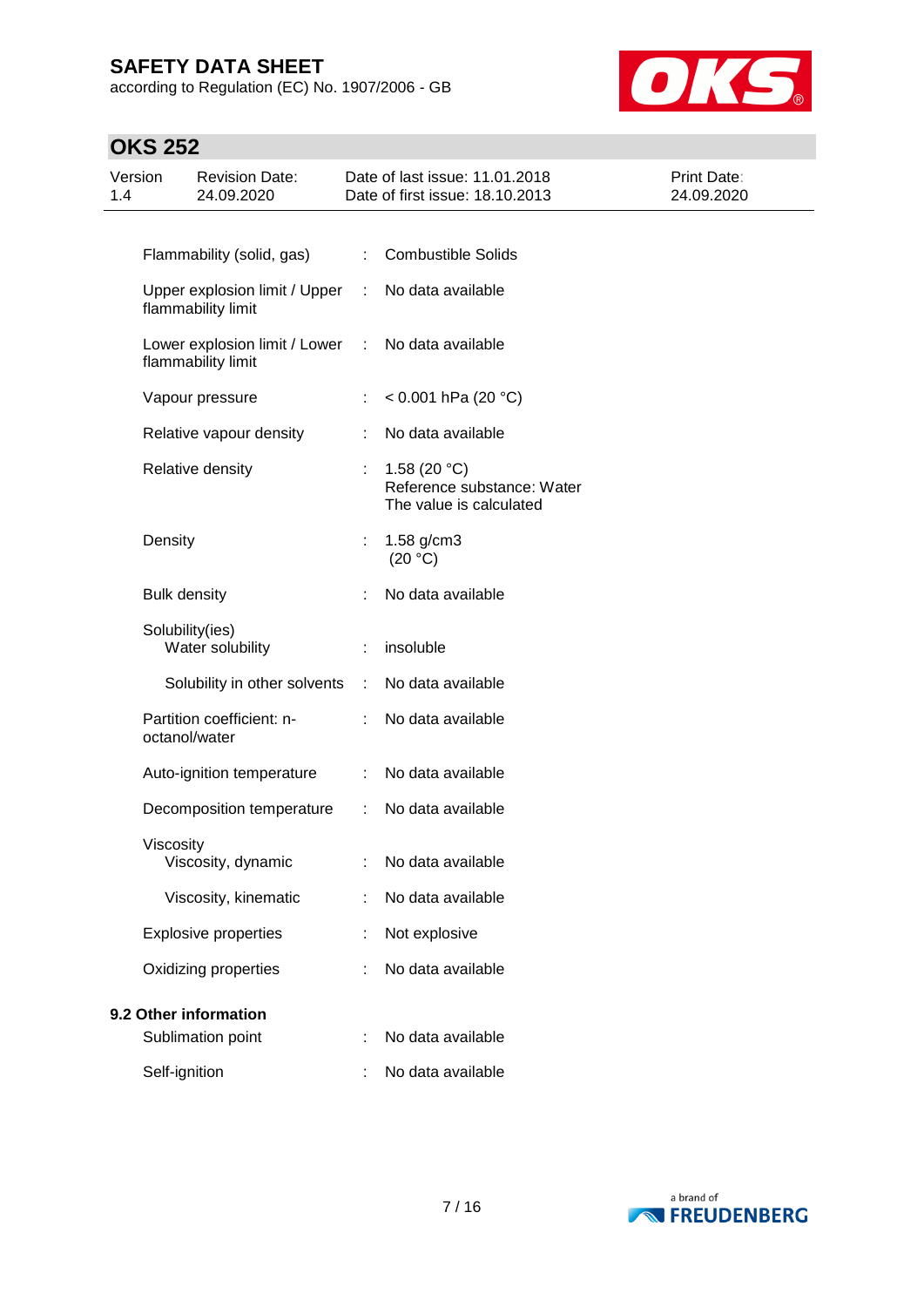according to Regulation (EC) No. 1907/2006 - GB



# **OKS 252**

| Version | <b>Revision Date:</b> | Date of last issue: 11.01.2018  | <b>Print Date:</b> |
|---------|-----------------------|---------------------------------|--------------------|
| 1.4     | 24.09.2020            | Date of first issue: 18.10.2013 | 24.09.2020         |
|         |                       |                                 |                    |

### **SECTION 10: Stability and reactivity**

#### **10.1 Reactivity**

No hazards to be specially mentioned.

#### **10.2 Chemical stability**

Stable under normal conditions.

#### **10.3 Possibility of hazardous reactions**

Hazardous reactions : No dangerous reaction known under conditions of normal use.

#### **10.4 Conditions to avoid**

Conditions to avoid : No conditions to be specially mentioned.

#### **10.5 Incompatible materials**

Materials to avoid : No materials to be especially mentioned.

#### **10.6 Hazardous decomposition products**

No decomposition if stored and applied as directed.

### **SECTION 11: Toxicological information**

#### **11.1 Information on toxicological effects**

| <b>Acute toxicity</b>                                      |                           |                                                                |            |
|------------------------------------------------------------|---------------------------|----------------------------------------------------------------|------------|
| <b>Product:</b><br>Acute inhalation toxicity               |                           | : Remarks: This information is not available.                  |            |
| Acute dermal toxicity                                      |                           | : Remarks: This information is not available.                  |            |
| <b>Components:</b><br>sodium benzoate:                     |                           |                                                                |            |
| Acute oral toxicity                                        | $\mathbb{R}^{\mathbb{Z}}$ | LD50 (Rat): 3,450 mg/kg                                        |            |
| <b>Skin corrosion/irritation</b>                           |                           |                                                                |            |
| Product:<br>Remarks                                        | ÷.                        | This information is not available.                             |            |
| Components:                                                |                           |                                                                |            |
| sodium benzoate:<br><b>Species</b><br>Assessment<br>Method |                           | Rabbit<br>No skin irritation<br><b>OECD Test Guideline 404</b> |            |
|                                                            |                           |                                                                | a brand of |

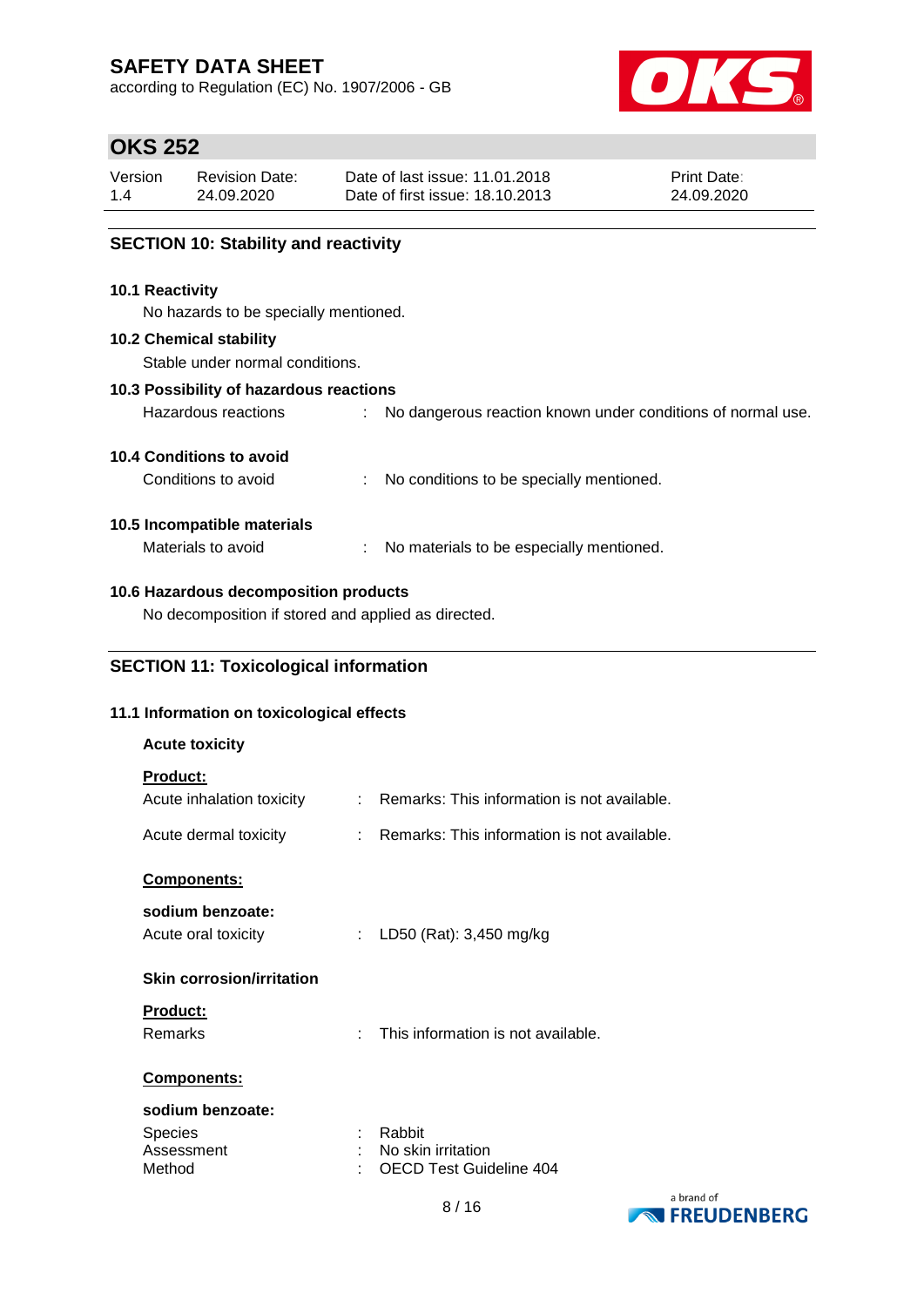according to Regulation (EC) No. 1907/2006 - GB



# **OKS 252**

| Version<br>1.4       | <b>Revision Date:</b><br>24.09.2020 |     | Date of last issue: 11.01.2018<br>Date of first issue: 18.10.2013 | <b>Print Date:</b><br>24.09.2020 |
|----------------------|-------------------------------------|-----|-------------------------------------------------------------------|----------------------------------|
| Result<br><b>GLP</b> |                                     |     | No skin irritation<br>yes                                         |                                  |
|                      | Serious eye damage/eye irritation   |     |                                                                   |                                  |
| <b>Product:</b>      |                                     |     |                                                                   |                                  |
| Remarks              |                                     |     | This information is not available.                                |                                  |
|                      | Components:                         |     |                                                                   |                                  |
|                      | sodium benzoate:                    |     |                                                                   |                                  |
| <b>Species</b>       |                                     |     | Rabbit                                                            |                                  |
| Method               | Assessment                          |     | Irritating to eyes.<br><b>OECD Test Guideline 405</b>             |                                  |
| Result               |                                     |     | Irritating to eyes.                                               |                                  |
|                      | Respiratory or skin sensitisation   |     |                                                                   |                                  |
| Product:             |                                     |     |                                                                   |                                  |
| Remarks              |                                     |     | This information is not available.                                |                                  |
|                      | Components:                         |     |                                                                   |                                  |
|                      | sodium benzoate:                    |     |                                                                   |                                  |
| <b>Species</b>       |                                     |     | : Guinea pig                                                      |                                  |
|                      | Assessment                          |     | Did not cause sensitisation on laboratory animals.                |                                  |
| Result               |                                     |     | Did not cause sensitisation on laboratory animals.                |                                  |
|                      | <b>Germ cell mutagenicity</b>       |     |                                                                   |                                  |
| <b>Product:</b>      |                                     |     |                                                                   |                                  |
|                      | Genotoxicity in vitro               |     | : Remarks: No data available                                      |                                  |
|                      | Genotoxicity in vivo                |     | : Remarks: No data available                                      |                                  |
|                      | Components:                         |     |                                                                   |                                  |
|                      | sodium benzoate:                    |     |                                                                   |                                  |
|                      | Genotoxicity in vitro               | ÷.  | Test Type: Ames test                                              |                                  |
|                      |                                     |     | Test system: Salmonella typhimurium                               |                                  |
|                      |                                     |     | Method: OECD Test Guideline 471<br>Result: negative               |                                  |
|                      |                                     |     |                                                                   |                                  |
|                      | Genotoxicity in vivo                |     | Test Type: in vivo assay                                          |                                  |
|                      |                                     |     | Species: Rat<br>Method: OECD Test Guideline 475                   |                                  |
|                      |                                     |     | Result: negative                                                  |                                  |
|                      |                                     |     |                                                                   |                                  |
|                      | Germ cell mutagenicity-As-          | -11 | Tests on bacterial or mammalian cell cultures did not show        |                                  |
|                      |                                     |     |                                                                   |                                  |

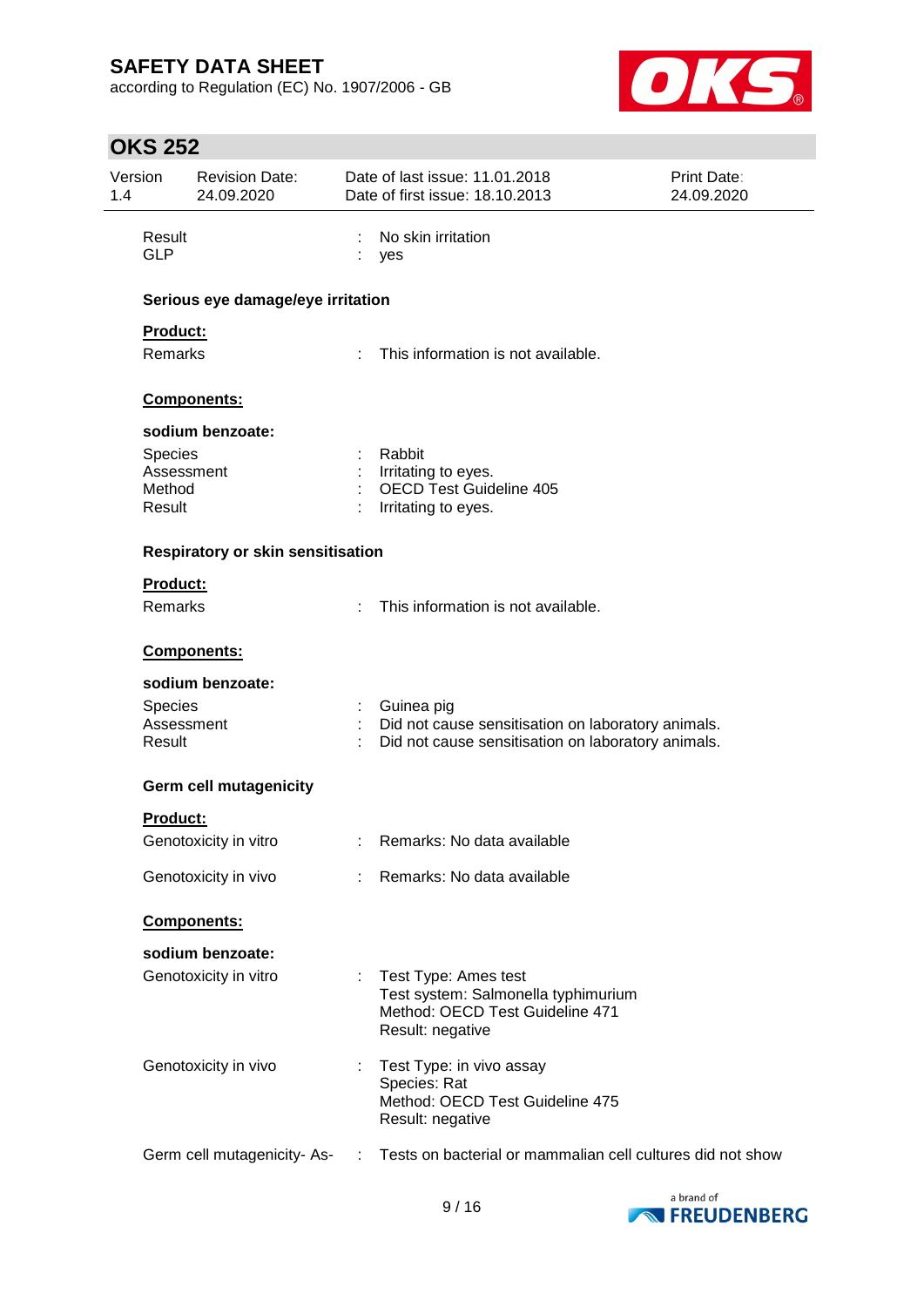according to Regulation (EC) No. 1907/2006 - GB



# **OKS 252**

| Version<br>1.4 | <b>Revision Date:</b><br>24.09.2020 |    | Date of last issue: 11.01.2018<br>Date of first issue: 18.10.2013                               | Print Date:<br>24.09.2020 |
|----------------|-------------------------------------|----|-------------------------------------------------------------------------------------------------|---------------------------|
| sessment       |                                     |    | mutagenic effects.                                                                              |                           |
|                | Carcinogenicity                     |    |                                                                                                 |                           |
| Product:       |                                     |    |                                                                                                 |                           |
| Remarks        |                                     | ÷  | No data available                                                                               |                           |
|                | Components:                         |    |                                                                                                 |                           |
|                | sodium benzoate:                    |    |                                                                                                 |                           |
| ment           | Carcinogenicity - Assess-           |    | : No evidence of carcinogenicity in animal studies.                                             |                           |
|                | <b>Reproductive toxicity</b>        |    |                                                                                                 |                           |
| Product:       |                                     |    |                                                                                                 |                           |
|                | Effects on fertility                |    | : Remarks: No data available                                                                    |                           |
| ment           | Effects on foetal develop-          |    | : Remarks: No data available                                                                    |                           |
|                | Components:                         |    |                                                                                                 |                           |
|                | sodium benzoate:                    |    |                                                                                                 |                           |
| sessment       | Reproductive toxicity - As-         |    |                                                                                                 |                           |
| Fertility      | Teratogenicity                      | ÷. | No toxicity to reproduction<br>No effects on or via lactation                                   |                           |
|                |                                     |    |                                                                                                 |                           |
|                | <b>Repeated dose toxicity</b>       |    |                                                                                                 |                           |
| Product:       |                                     |    |                                                                                                 |                           |
| Remarks        |                                     | ÷  | This information is not available.                                                              |                           |
|                | <b>Aspiration toxicity</b>          |    |                                                                                                 |                           |
| Product:       |                                     |    |                                                                                                 |                           |
|                | This information is not available.  |    |                                                                                                 |                           |
|                | <b>Further information</b>          |    |                                                                                                 |                           |
| Product:       |                                     |    |                                                                                                 |                           |
| Remarks        |                                     | ÷  | Information given is based on data on the components and<br>the toxicology of similar products. |                           |
|                |                                     |    |                                                                                                 |                           |

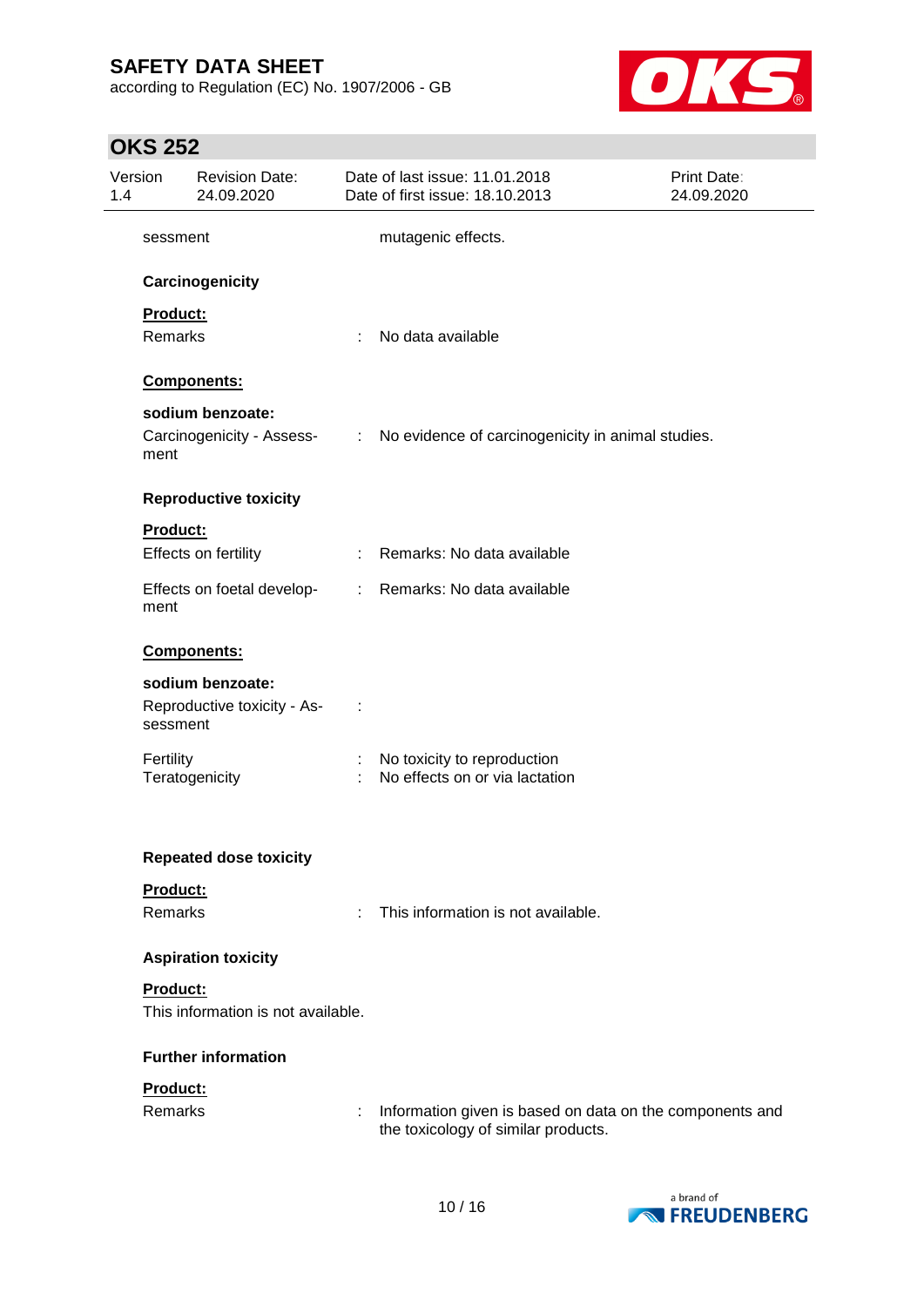according to Regulation (EC) No. 1907/2006 - GB



# **OKS 252**

| Version | <b>Revision Date:</b> | Date of last issue: 11.01.2018  | <b>Print Date:</b> |
|---------|-----------------------|---------------------------------|--------------------|
| 1.4     | 24.09.2020            | Date of first issue: 18.10.2013 | 24.09.2020         |

### **SECTION 12: Ecological information**

### **12.1 Toxicity**

| <b>Product:</b>                                                                     |                           |                                                                                                                                                                     |
|-------------------------------------------------------------------------------------|---------------------------|---------------------------------------------------------------------------------------------------------------------------------------------------------------------|
| Toxicity to fish                                                                    |                           | : Remarks: Harmful to aquatic organisms.                                                                                                                            |
| Toxicity to daphnia and other : Remarks: No data available<br>aquatic invertebrates |                           |                                                                                                                                                                     |
| Toxicity to algae/aquatic<br>plants                                                 |                           | : Remarks: No data available                                                                                                                                        |
| Toxicity to microorganisms                                                          |                           | Remarks: No data available                                                                                                                                          |
| Components:                                                                         |                           |                                                                                                                                                                     |
| sodium benzoate:                                                                    |                           |                                                                                                                                                                     |
| Toxicity to fish                                                                    |                           | : LC50 (Pimephales promelas (fathead minnow)): 484 mg/l<br>Exposure time: 96 h<br>Test Type: flow-through test                                                      |
| aquatic invertebrates                                                               |                           | Toxicity to daphnia and other : LC50 (Daphnia magna (Water flea)): 650 mg/l<br>Exposure time: 48 h                                                                  |
| Toxicity to algae/aquatic<br>plants                                                 | $\mathbb{Z}^{\mathbb{Z}}$ | EC50 (Pseudokirchneriella subcapitata (microalgae)): > 30.5<br>mg/l<br>Exposure time: 72 h<br>Test Type: static test<br>Method: OECD Test Guideline 201<br>GLP: yes |

### **12.2 Persistence and degradability**

|  | Product: |  |
|--|----------|--|
|--|----------|--|

| Biodegradability                                                | : Remarks: No data available                              |
|-----------------------------------------------------------------|-----------------------------------------------------------|
| Physico-chemical removabil- : Remarks: No data available<br>ity |                                                           |
| <b>Components:</b>                                              |                                                           |
| sodium benzoate:<br><b>Biodegradability</b>                     | Result: rapidly biodegradable                             |
| 12.3 Bioaccumulative potential                                  |                                                           |
| <b>Product:</b>                                                 |                                                           |
| <b>Bioaccumulation</b>                                          | Remarks: This mixture contains no substance considered to |

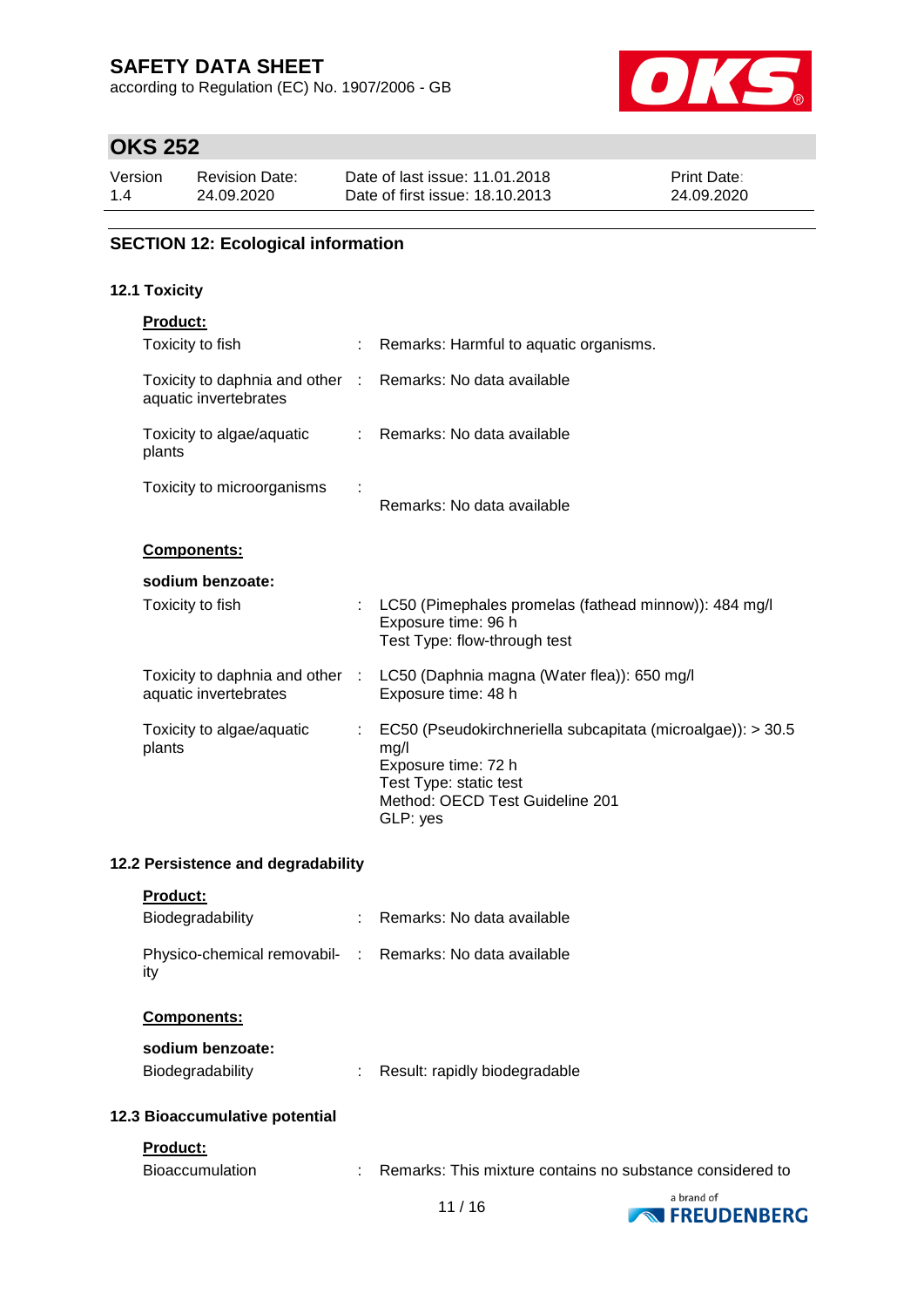according to Regulation (EC) No. 1907/2006 - GB



|                | <b>OKS 252</b>                          |                                                    |   |                                                                                                                                                                                                            |                           |  |
|----------------|-----------------------------------------|----------------------------------------------------|---|------------------------------------------------------------------------------------------------------------------------------------------------------------------------------------------------------------|---------------------------|--|
| Version<br>1.4 |                                         | <b>Revision Date:</b><br>24.09.2020                |   | Date of last issue: 11.01.2018<br>Date of first issue: 18.10.2013                                                                                                                                          | Print Date:<br>24.09.2020 |  |
|                |                                         |                                                    |   | be persistent, bioaccumulating and toxic (PBT).<br>This mixture contains no substance considered to be very<br>persistent and very bioaccumulating (vPvB).                                                 |                           |  |
|                |                                         | Components:                                        |   |                                                                                                                                                                                                            |                           |  |
|                | octanol/water                           | sodium benzoate:<br>Partition coefficient: n-      |   | log Pow: 1.88                                                                                                                                                                                              |                           |  |
|                |                                         | 12.4 Mobility in soil                              |   |                                                                                                                                                                                                            |                           |  |
|                | <b>Product:</b><br>Mobility             |                                                    | ÷ | Remarks: No data available                                                                                                                                                                                 |                           |  |
|                |                                         | Distribution among environ-<br>mental compartments |   | Remarks: No data available                                                                                                                                                                                 |                           |  |
|                | 12.5 Results of PBT and vPvB assessment |                                                    |   |                                                                                                                                                                                                            |                           |  |
|                | Product:                                |                                                    |   |                                                                                                                                                                                                            |                           |  |
|                | Assessment                              |                                                    |   | This substance/mixture contains no components considered<br>to be either persistent, bioaccumulative and toxic (PBT), or<br>very persistent and very bioaccumulative (vPvB) at levels of<br>0.1% or higher |                           |  |
|                |                                         | Components:                                        |   |                                                                                                                                                                                                            |                           |  |
|                | Assessment                              | sodium benzoate:                                   |   | Non-classified PBT substance. Non-classified vPvB sub-<br>stance.                                                                                                                                          |                           |  |
|                |                                         | 12.6 Other adverse effects                         |   |                                                                                                                                                                                                            |                           |  |
|                | Product:<br>mation                      | Additional ecological infor-                       | ÷ | No information on ecology is available.                                                                                                                                                                    |                           |  |

### **SECTION 13: Disposal considerations**

| 13.1 Waste treatment methods |                                                                                                                                                                                                                      |
|------------------------------|----------------------------------------------------------------------------------------------------------------------------------------------------------------------------------------------------------------------|
| Product                      | : The product should not be allowed to enter drains, water<br>courses or the soil.<br>Do not dispose of with domestic refuse.<br>Dispose of as hazardous waste in compliance with local and<br>national regulations. |

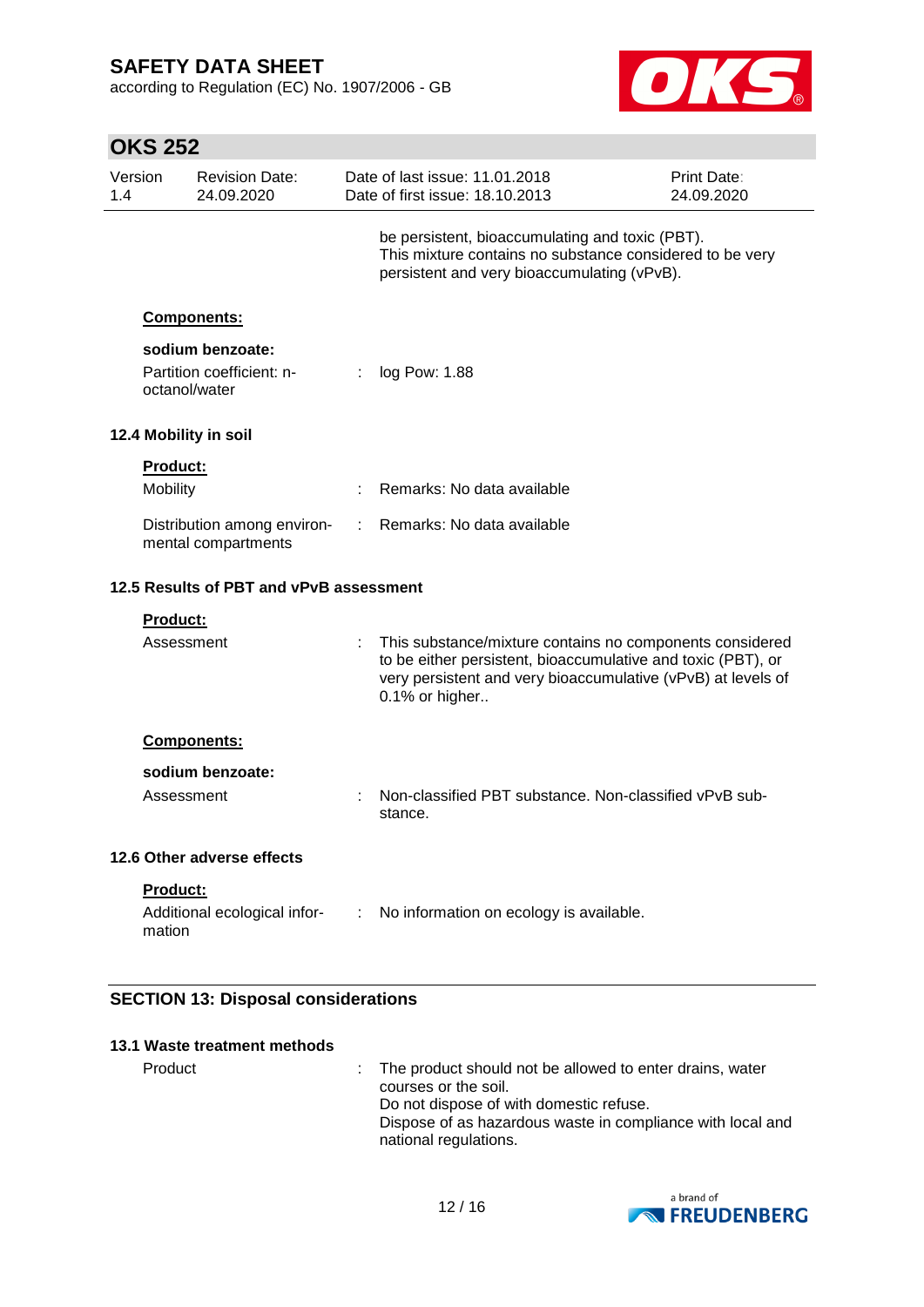according to Regulation (EC) No. 1907/2006 - GB



# **OKS 252**

| Version<br>1.4 | <b>Revision Date:</b><br>24.09.2020 | Date of last issue: 11.01.2018<br>Date of first issue: 18.10.2013                                                                                                      | Print Date:<br>24.09.2020 |
|----------------|-------------------------------------|------------------------------------------------------------------------------------------------------------------------------------------------------------------------|---------------------------|
|                |                                     | Waste codes should be assigned by the user based on the<br>application for which the product was used.                                                                 |                           |
|                | Contaminated packaging              | Packaging that is not properly emptied must be disposed of as<br>the unused product.<br>Dispose of waste product or used containers according to<br>local regulations. |                           |
|                |                                     | The following Waste Codes are only suggestions:                                                                                                                        |                           |
|                | Waste Code                          | : used product, unused product<br>12 01 12*, spent waxes and fats                                                                                                      |                           |
|                |                                     | uncleaned packagings<br>15 01 10, packaging containing residues of or contaminated<br>by hazardous substances                                                          |                           |

## **SECTION 14: Transport information**

#### **14.1 UN number**

| <b>ADR</b>                        | t. | Not regulated as a dangerous good |
|-----------------------------------|----|-----------------------------------|
| <b>IMDG</b>                       | t  | Not regulated as a dangerous good |
| <b>IATA</b>                       | t  | Not regulated as a dangerous good |
| 14.2 UN proper shipping name      |    |                                   |
| <b>ADR</b>                        |    | Not regulated as a dangerous good |
| <b>IMDG</b>                       |    | Not regulated as a dangerous good |
| <b>IATA</b>                       | t  | Not regulated as a dangerous good |
| 14.3 Transport hazard class(es)   |    |                                   |
| <b>ADR</b>                        |    | Not regulated as a dangerous good |
| <b>IMDG</b>                       |    | Not regulated as a dangerous good |
| <b>IATA</b>                       |    | Not regulated as a dangerous good |
| 14.4 Packing group                |    |                                   |
| <b>ADR</b>                        | t  | Not regulated as a dangerous good |
| <b>IMDG</b>                       |    | Not regulated as a dangerous good |
| <b>IATA (Cargo)</b>               | t  | Not regulated as a dangerous good |
| <b>IATA (Passenger)</b>           |    | Not regulated as a dangerous good |
| <b>14.5 Environmental hazards</b> |    |                                   |
| <b>ADR</b>                        |    | Not regulated as a dangerous good |
| <b>IMDG</b>                       |    | Not regulated as a dangerous good |

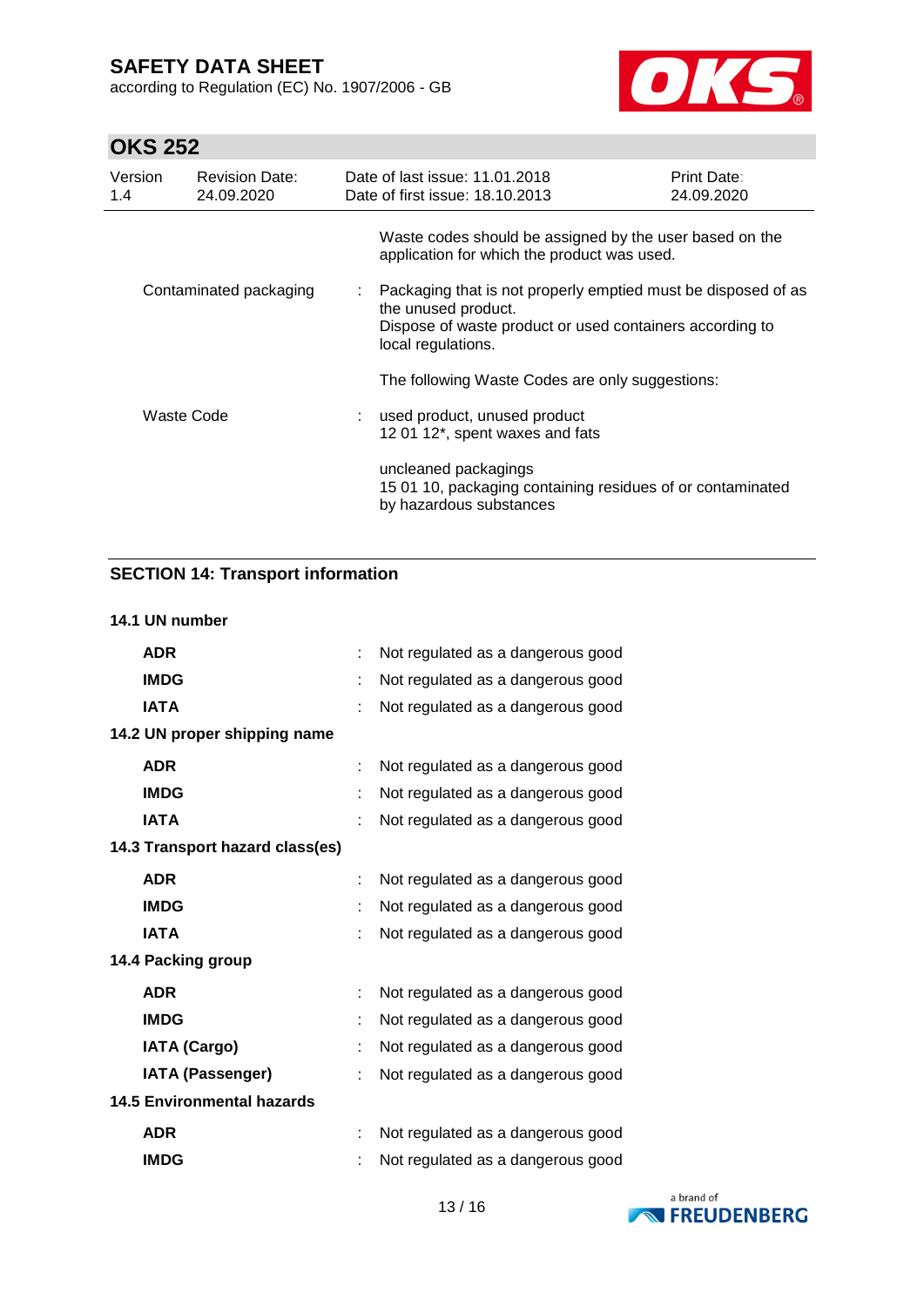according to Regulation (EC) No. 1907/2006 - GB



# **OKS 252**

| Version<br>1.4 | <b>Revision Date:</b><br>24.09.2020                 | Date of last issue: 11.01.2018<br>Date of first issue: 18.10.2013 |                                                                         | <b>Print Date:</b><br>24.09.2020 |
|----------------|-----------------------------------------------------|-------------------------------------------------------------------|-------------------------------------------------------------------------|----------------------------------|
|                | <b>IATA (Passenger)</b><br><b>IATA (Cargo)</b>      |                                                                   | Not regulated as a dangerous good<br>Not regulated as a dangerous good  |                                  |
|                | 14.6 Special precautions for user<br>Not applicable |                                                                   |                                                                         |                                  |
|                |                                                     |                                                                   | 14.7 Transport in bulk according to Annex II of Marpol and the IBC Code |                                  |
| <b>Remarks</b> |                                                     |                                                                   | : Not applicable for product as supplied.                               |                                  |
|                | <b>SECTION 15: Regulatory information</b>           |                                                                   |                                                                         |                                  |

#### **15.1 Safety, health and environmental regulations/legislation specific for the substance or mixture**

| REACH - Candidate List of Substances of Very High<br>Concern for Authorisation (Article 59).                                                                                 | : This product does not contain sub-<br>stances of very high concern (Regu-<br>lation (EC) No 1907/2006 (REACH),<br>Article 57). |  |  |  |  |
|------------------------------------------------------------------------------------------------------------------------------------------------------------------------------|----------------------------------------------------------------------------------------------------------------------------------|--|--|--|--|
| REACH - List of substances subject to authorisation<br>(Annex XIV)                                                                                                           | Not applicable                                                                                                                   |  |  |  |  |
| Regulation (EC) No 1005/2009 on substances that de-<br>plete the ozone layer                                                                                                 | : Not applicable                                                                                                                 |  |  |  |  |
| Regulation (EU) 2019/1021 on persistent organic pollu-<br>tants (recast)                                                                                                     | Not applicable<br>÷                                                                                                              |  |  |  |  |
| Regulation (EC) No 649/2012 of the European Parlia-<br>ment and the Council concerning the export and import<br>of dangerous chemicals                                       | Not applicable                                                                                                                   |  |  |  |  |
| REACH - Restrictions on the manufacture, placing on<br>the market and use of certain dangerous substances,<br>preparations and articles (Annex XVII)                         | Not applicable<br>÷.                                                                                                             |  |  |  |  |
| Seveso III: Directive 2012/18/EU of the European Parliament and of the Council on the control of<br>major-accident hazards involving dangerous substances.<br>Not applicable |                                                                                                                                  |  |  |  |  |
| Volatile organic compounds<br>÷                                                                                                                                              | Directive 2010/75/EU of 24 November 2010 on industrial                                                                           |  |  |  |  |

# emissions (integrated pollution prevention and control) Volatile organic compounds (VOC) content: 0.9 %

### **15.2 Chemical safety assessment**

This information is not available.

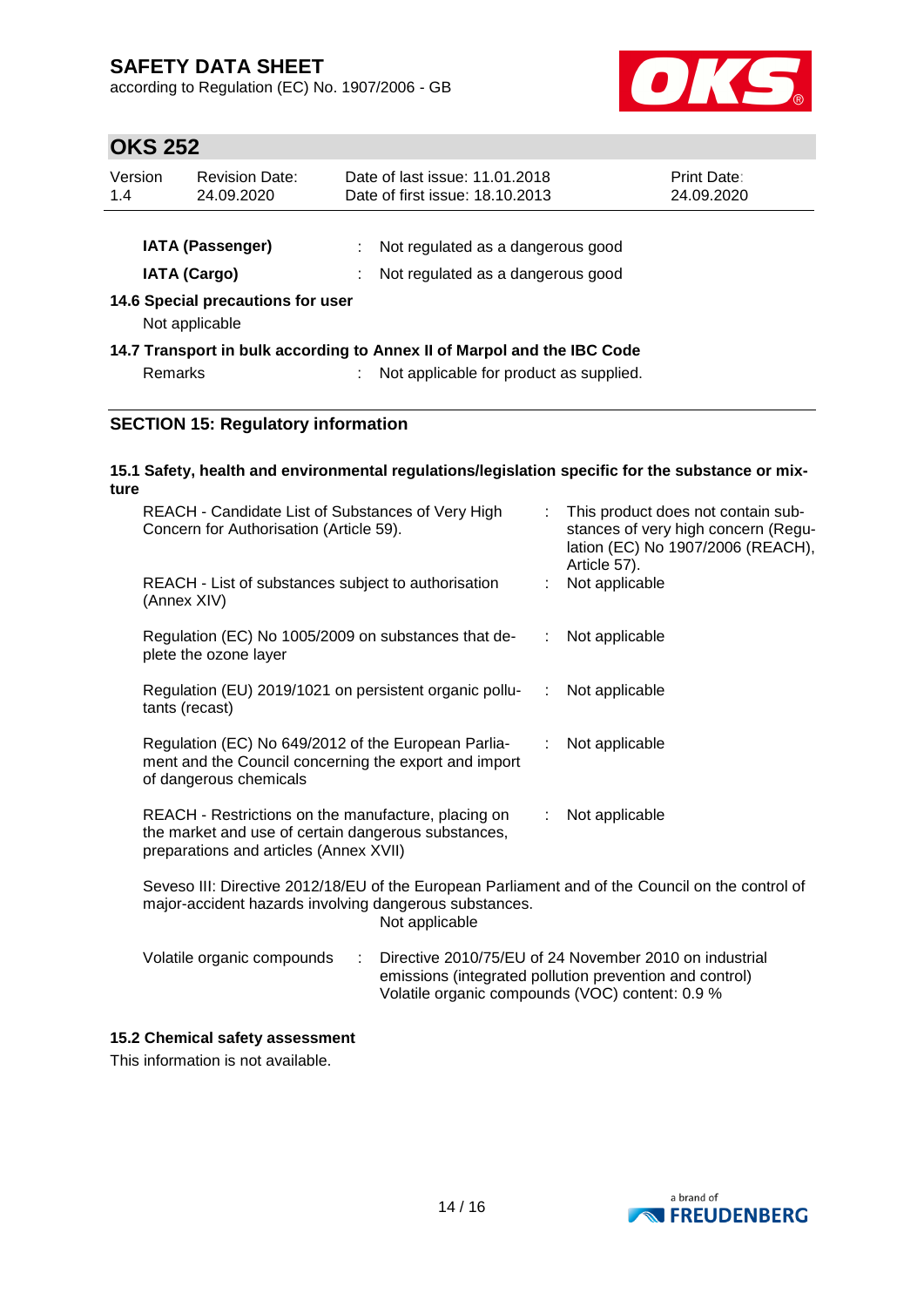according to Regulation (EC) No. 1907/2006 - GB



# **OKS 252**

| Version | Revision Date: | Date of last issue: 11.01.2018  | <b>Print Date:</b> |
|---------|----------------|---------------------------------|--------------------|
| 1.4     | 24.09.2020     | Date of first issue: 18.10.2013 | 24.09.2020         |

### **SECTION 16: Other information**

**Full text of H-Statements**

H319 : Causes serious eye irritation.

**Full text of other abbreviations**

ADN - European Agreement concerning the International Carriage of Dangerous Goods by Inland Waterways; ADR - European Agreement concerning the International Carriage of Dangerous Goods by Road; AICS - Australian Inventory of Chemical Substances; ASTM - American Society for the Testing of Materials; bw - Body weight; CLP - Classification Labelling Packaging Regulation; Regulation (EC) No 1272/2008; CMR - Carcinogen, Mutagen or Reproductive Toxicant; DIN - Standard of the German Institute for Standardisation; DSL - Domestic Substances List (Canada); ECHA - European Chemicals Agency; EC-Number - European Community number; ECx - Concentration associated with x% response; ELx - Loading rate associated with x% response; EmS - Emergency Schedule; ENCS - Existing and New Chemical Substances (Japan); ErCx - Concentration associated with x% growth rate response; GHS - Globally Harmonized System; GLP - Good Laboratory Practice; IARC - International Agency for Research on Cancer; IATA - International Air Transport Association; IBC - International Code for the Construction and Equipment of Ships carrying Dangerous Chemicals in Bulk; IC50 - Half maximal inhibitory concentration; ICAO - International Civil Aviation Organization; IECSC - Inventory of Existing Chemical Substances in China; IMDG - International Maritime Dangerous Goods; IMO - International Maritime Organization; ISHL - Industrial Safety and Health Law (Japan); ISO - International Organisation for Standardization; KECI - Korea Existing Chemicals Inventory; LC50 - Lethal Concentration to 50 % of a test population; LD50 - Lethal Dose to 50% of a test population (Median Lethal Dose); MARPOL - International Convention for the Prevention of Pollution from Ships; n.o.s. - Not Otherwise Specified; NO(A)EC - No Observed (Adverse) Effect Concentration; NO(A)EL - No Observed (Adverse) Effect Level; NOELR - No Observable Effect Loading Rate; NZIoC - New Zealand Inventory of Chemicals; OECD - Organization for Economic Co-operation and Development; OPPTS - Office of Chemical Safety and Pollution Prevention; PBT - Persistent, Bioaccumulative and Toxic substance; PICCS - Philippines Inventory of Chemicals and Chemical Substances; (Q)SAR - (Quantitative) Structure Activity Relationship; REACH - Regulation (EC) No 1907/2006 of the European Parliament and of the Council concerning the Registration, Evaluation, Authorisation and Restriction of Chemicals; RID - Regulations concerning the International Carriage of Dangerous Goods by Rail; SADT - Self-Accelerating Decomposition Temperature; SDS - Safety Data Sheet; SVHC - Substance of Very High Concern; TCSI - Taiwan Chemical Substance Inventory; TRGS - Technical Rule for Hazardous Substances; TSCA - Toxic Substances Control Act (United States); UN - United Nations; vPvB - Very Persistent and Very Bioaccumulative

#### **Further information**

This safety data sheet applies only to products as originally packed and labelled. The information contained therein may not be reproduced or modified without our express written permission. Any forwarding of this document is only permitted to the extent required by law. Any further, in particular public, dissemination of the safety data sheet (e.g. as a document for download from the Internet) is not permitted without our express written consent. We provide our customers with amended safety data sheets as prescribed by law. The customer is responsible for passing on safety data sheets and any amendments contained therein to its own customers, employees and other users of the product. We provide no guarantee that safety data sheets received by users